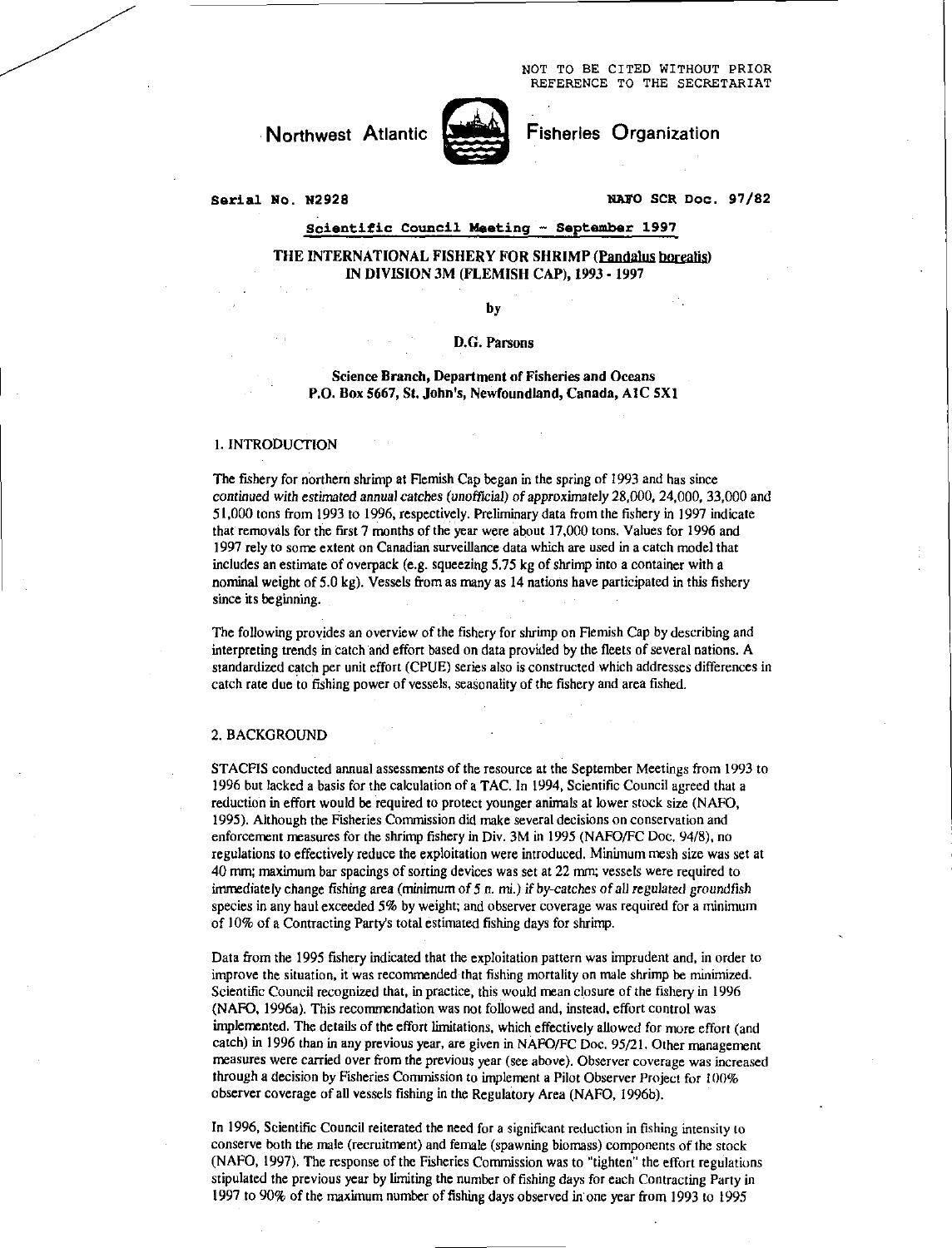(NAFO/FC Doc. 96/5). Although effort to date in 1997 has been much reduced compared to 1996, the reduction is not a direct result of NAFO's effort control system.

 $2 -$ 

### 3. COMMERCIAL FISHERY

### 3.1 History of the Fishery

The shrimp fishery in Div. 3M began in late April, 1993, when two Canadian offshore vessels were granted exploratory permits to fish for Pandalus borealis in the area. Initial catch rates were favourable and, shortly thereafter, vessels from several Scandinavian countries joined. Fishing activity (monitored by Canada) increased to include about 50 vessels in early July but subsequently declined over the remainder of the year. Only 4 vessels were reported fishing shrimp at the end of December. Fishing continued into 1994 at low intensity. Activity increased over winter to 17 vessels by late February and remained near that level until late March, decreasing thereafter. From early April to mid June, the number of vessels increased from 7 to 47 and then decreased steadily to 3 at the end of the year.

This pattern of increasing activity to June-July followed by a decrease to the end of the year continued in subsequent years. Maximum vessels observed were 71 in July 1995, 91 in July 1996 and 35 in June 1997. Also in 1997, the number of vessels was relatively stable from 30 to 35 vessels for the May-July period.

A summary of the number of vessels by country and year is given below. The numbers represent best estimates of fleet size but might not be accurate for all nations.

| Country/Year | 1993          | 1994                    | 1995                    | 1996           | 1997                    |
|--------------|---------------|-------------------------|-------------------------|----------------|-------------------------|
| CAN          | 13            | 7                       | 7                       | 6              | 3                       |
| E/DNK        | 2             | 2                       | 1                       |                |                         |
| EST.         |               | $\overline{\mathbf{4}}$ | 6                       | 5              | 6                       |
| EU           |               | $\overline{2}$          | $\overline{2}$          | 1              | $\mathbf{1}$            |
| <b>FRO</b>   | $\mathbf{11}$ | 10                      | 9                       | $\mathbf{11}$  | 6                       |
| GRL          | 12            | 8                       | 5                       | 4              | 1                       |
| ISL          | 5             | 9                       | 21                      | 40.            | 12                      |
| <b>LVA</b>   |               | $\overline{c}$          | $3^{\circ}$             | 4 <sup>1</sup> | 2                       |
| <b>LTV</b>   |               | $\overline{2}$          | $\overline{\mathbf{4}}$ | 6              | $\overline{\mathbf{4}}$ |
| <b>NOR</b>   | 21            | 19                      | 26                      | 15             | $\mathbf{c}$            |
| <b>RUS</b>   | $\mathbf{2}$  | 4                       | 15                      | 17             | 3                       |
| St. Vin      |               | $\mathbf{l}$            |                         |                | $\ddot{\phantom{0}}$    |
| N. Zea       |               | ۰                       |                         | l              |                         |
| <b>TOTAL</b> | 66            | 70                      | 99                      | 110            | 40                      |

3.2 Trends in Catch

3.2.1 By Nation and Year

A summary of catch (tons) by nation and year is provided in the following table. Values for 1996 and 1997 are preliminary and, as mentioned above, partly rely on Canadian surveillance.data which are used in a catch model that includes an estimate of the overpack.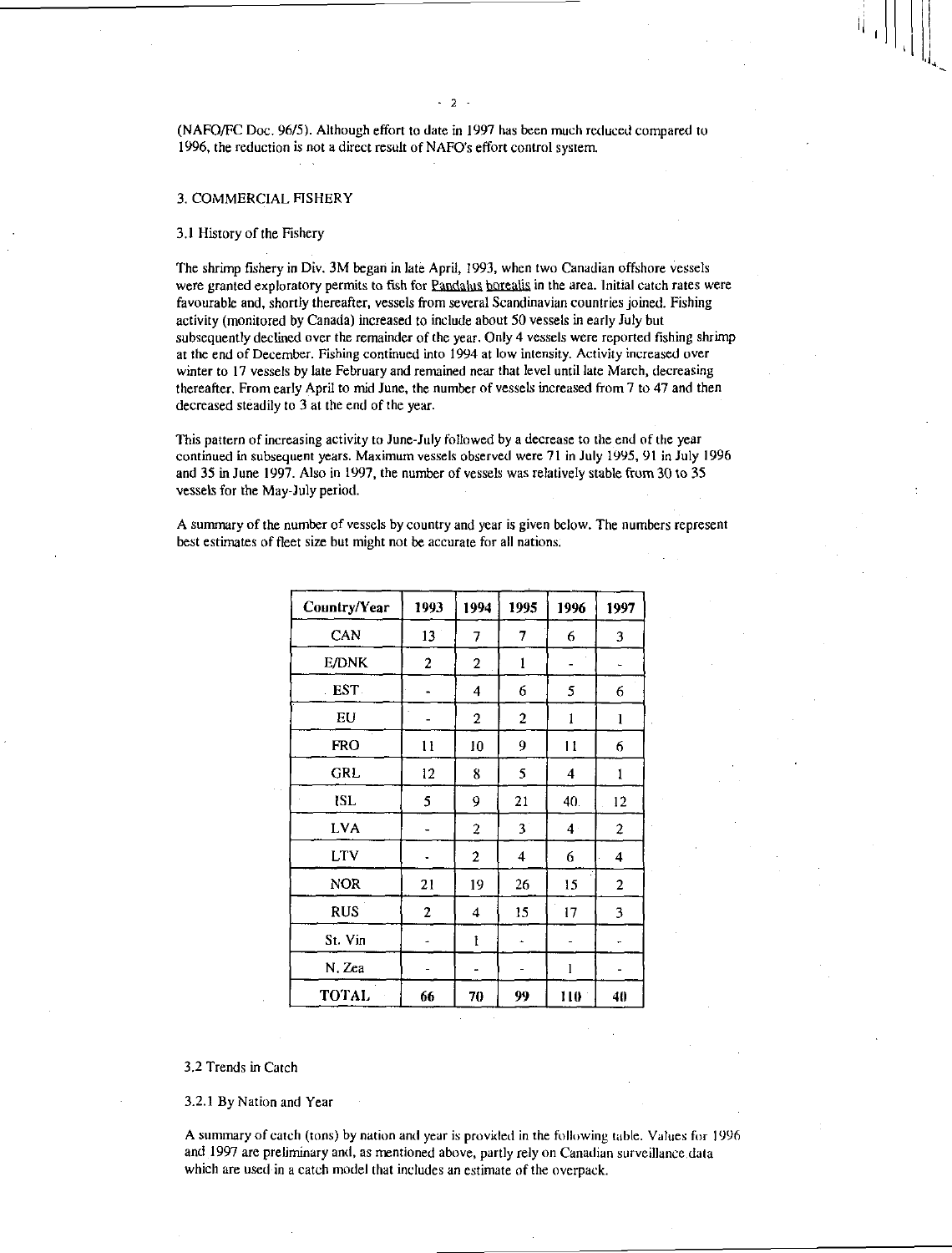| <b>Nation</b> | 1993   | 1994    | 1995   | 1996   | 1997* |
|---------------|--------|---------|--------|--------|-------|
| Canada        | 3724   | 1041    | 970    | 906    | 793   |
| EU/Denmark    | 800    | 400     | 200    |        |       |
| Estonia       |        | 1081    | 2092   | 1900   | 1500  |
| Faroe Is.     | 8545   | 6567    | 5987   | 8677   | 5409  |
| Greenland     | 3788   | 2275    | 2400   | 1107   | 100   |
| Honduras      | 1265   |         |        |        |       |
| Iceland       | 2243   | 2300    | 7623   | 21077  | 4285  |
| Latvia        |        | 300     | 350    | 1940   | 1000  |
| Lithuania     | ä,     | 1225    | 675    | 2900   | 1600  |
| Norway        | 7183   | 8460    | 9534   | 8150   | 1000  |
| Portugal      |        |         | 150    |        | 164   |
| Russia        | 300    | 300     | 2838   | 4446   | 675   |
| EU/Spain      | 240    | 300     | 158    | 50     | 38    |
| St. Vincent's |        | 75      |        |        |       |
| <b>Total</b>  | 28 088 | 24 3 24 | 32 977 | 51 163 | 16564 |

• Provisiccal to July 31

In 1993, 56% of the estimated total catch in tons was taken by Faroe Islands and Norway. Canada and Greenland each caught approximately 3700 tons, Iceland about 2200 and Honduras 1265. Lesser amounts were reported for Denmark, Russia and Spain.

Faroese and Norwegian vessels accounted for over 60% of the estimated catch in 1994. Estonia, Latvia and Lithuania joined the fishery that year and, combined, caught about 2600 tons. Canadian vessels caught 1041 tons, substantially less than in 1993. Greenlandic and Danish catches were also less than those of the previous year whereas Icelandic catches remained about the same.

Catch data for 1995 showed some changes in the distribution of the catches by nation. Most noteworthy are the substantial increases in catches by Iceland and Russia. Catches by Canada, Faroe Islands and Greenland were about the same as in 1994. One vessel from Portugal fished for shrimp in 1995 with an estimated catch of 150 tons.

The 1996 data show substantial increases in catch for several nations. Icelandic catches increased from about 7600 tons in 1995 to over 21,000 tons in 1996. Catches by Faroe Islands increased from 6000 tons to 8700 tons and Russian catches from 2800 to 4400 tons. Latvia and Lithuania also increased their catches from 1995 to 1996 while catches by Canada, Greenland and Norway decreased.

Although the 1997 data are incomplete, it is likely that catches by year's end will be in the 25,000 ton range, much lower than in 1996. The reduction can be explained, in part, by the Icelandic quota of 6800 tons (in effect, about 14,000 tons less catch than in 1996) and possibly by a generally depressed market for northern shrimp which affects all nations.

### 3.2.2 By Month and Year ,

Following a recommendation of an *ad hoc* working group on shrimp in Div. 3M (NAFO SCS Doc. 96/19), a standardized data set was constructed which included catch and effort from Canada, Greenland, Iceland and Norway. Although these data represent only part of the total catch and effort, they are assumed to reflect temporal and spatial trends in the fishery.

3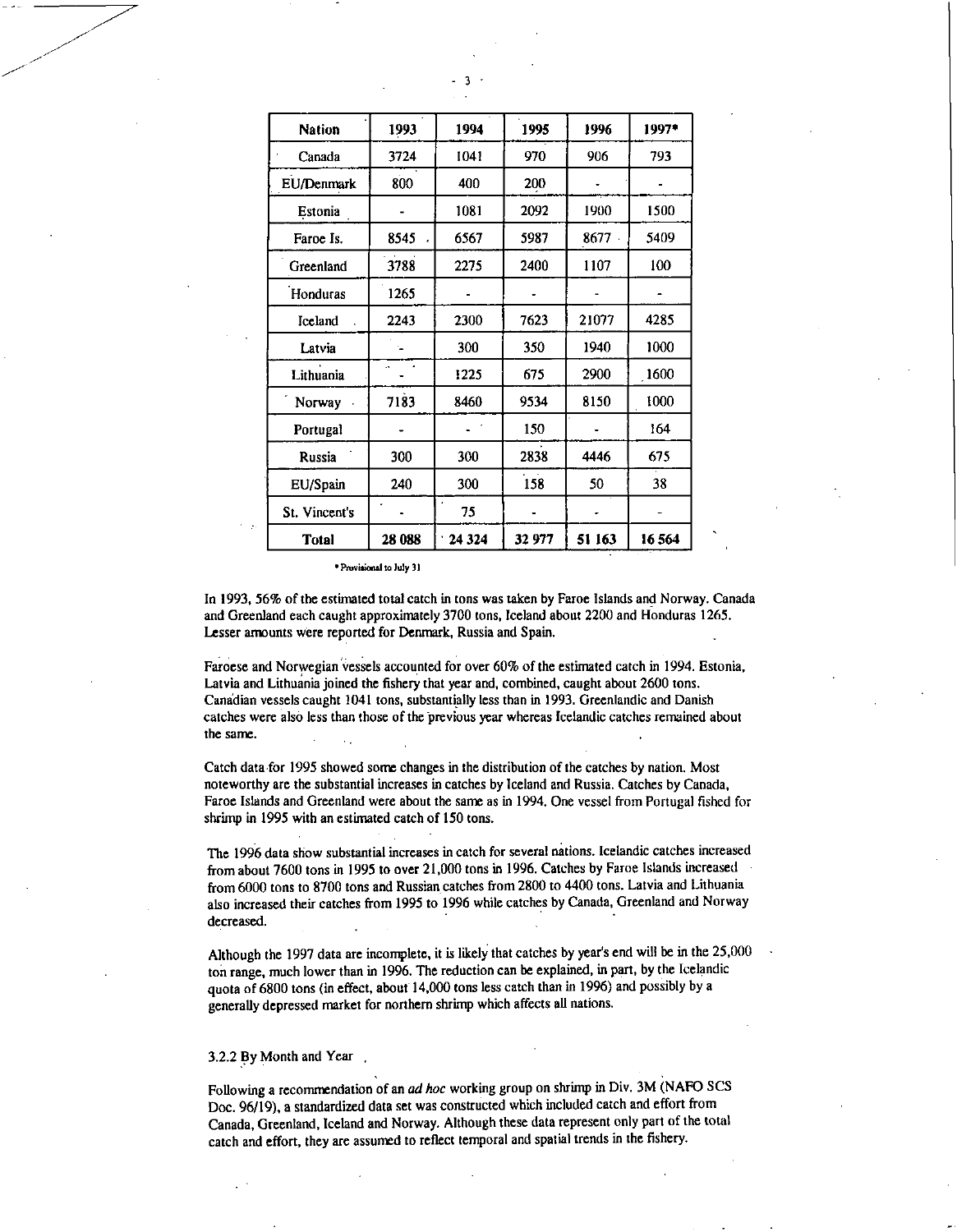| <b>Month/Year</b> | 1993  | 1994  | 1995  | 1996  | 1997 |
|-------------------|-------|-------|-------|-------|------|
| JAN               |       | 485   | 28    | 363   |      |
| FEB               |       | 976   | 129   | 355   |      |
| MAR               |       | 655   | 387   | 1220  | -189 |
| APR               | 0     | 500   | 814   | 3004  | 774  |
| MAY               | 838   | 1740  | 2610  | 3646  | 755  |
| JUN               | 6129  | 3575  | 4753  | 4702  | 417  |
| JUL.              | 4098  | 2670  | 5439  | 3759  | 145  |
| AUG               | 1927  | 1486  | 2229  | 2527  |      |
| <b>SEP</b>        | 1404  | 702   | 941   | 1576  |      |
| OСТ               | 875   | 323   | 623   | 973   |      |
| NOV               | 541   | 21    | 187   | 397   |      |
| <b>DEC</b>        | 280   | 63    | 162   | 136   |      |
| <b>TOTAL</b>      | 16092 | 13196 | 18304 | 22656 | 2280 |

## **CATCH (TONS)**

Monthly catches show an increasing trend from January to June or July, followed by a decrease to the end of the year. The May to August period has accounted for more than 65% of the logged catch each year from 1994 to 1996.

### 3.2.3 By Area and Year

The standardized data set included a reference to area fished for each nation except Norway. The Cap was separated into four areas - northeast, southeast, southwest and northwest - at 47<sup>0</sup> 10' N and 45<sup>°</sup> W. The logbook data showed that most of the catch was taken in the northwest quadrant (area 4) each year. However, changes are evident between years. Most of the catch was taken in the north (areas 1 and 4) in 1993 compared to the west (areas 3 and 4) in 1994. In 1995, the west was again the most productive area but a substantial catch was also taken in the northeast (area 1). The southeast quadrant (area 2) produced a high level of catch only in 1996 when the largest annual catch was reported in Div. 3M.

| Area/Year    | 1993 | 1994 | 1995 | 1996  | 1997 |
|--------------|------|------|------|-------|------|
|              | 2870 | 294  | 1365 | 3079  | 142  |
|              | 190  |      | 61   | 1221  |      |
| 3.           | 1605 | 1997 | 3488 | 4601  | 289  |
| 4            | 4246 | 2216 | 3896 | 7992  | 626  |
| <b>TOTAL</b> | 8911 | 4508 | 8809 | 16893 | 1062 |

### **CATCH (TONS)**

### 3.3 Trends in Effort

The standardized data set also was used to describe temporal and spatial trends in fishing effort, assuming the data are representative of total fleet activities despite being incomplete. The observations are hours fished for both single and double trawls.

### 3.3.1 By Month and Year

**The temporal trend in effort is similar to that for catch.** Activity generally increased from January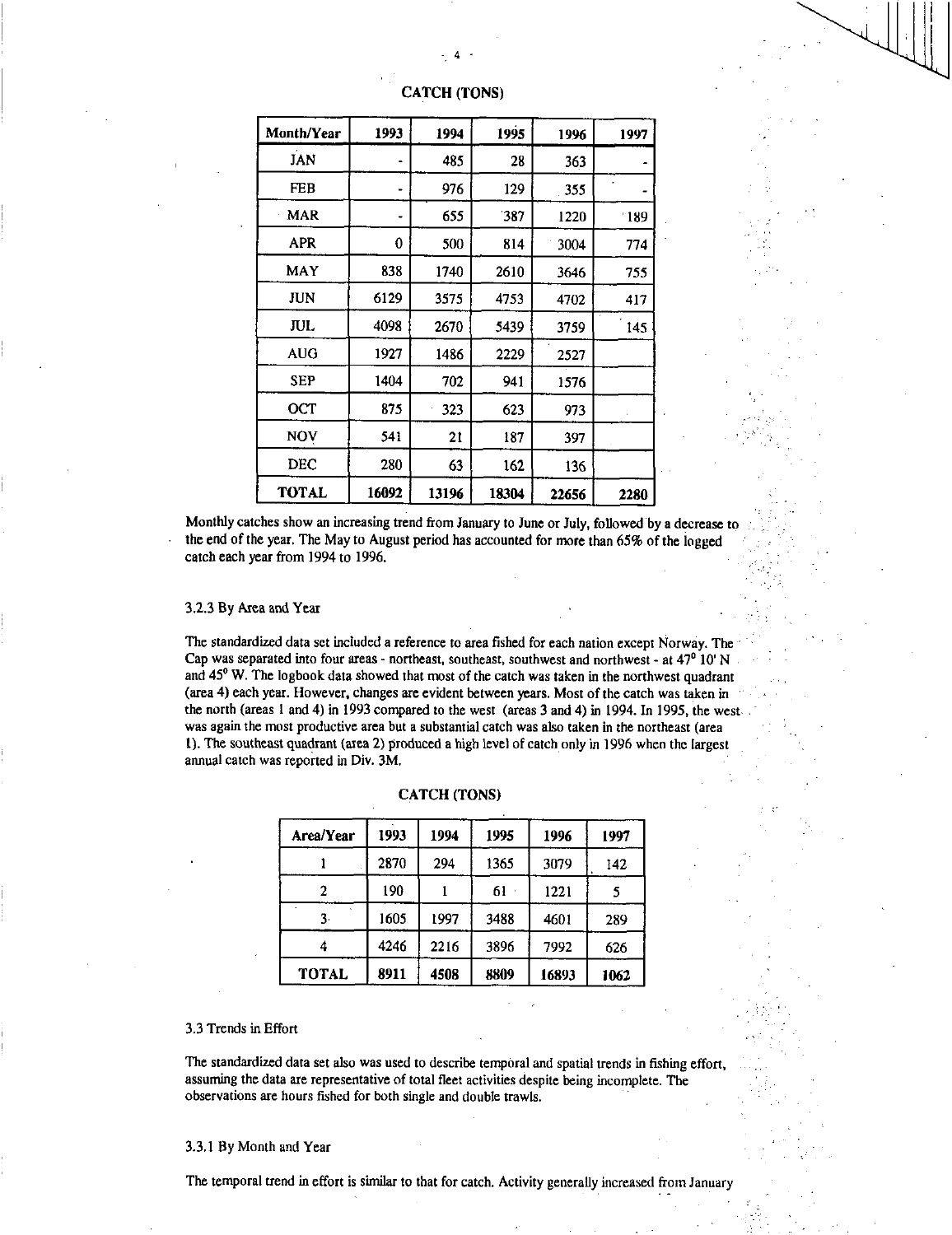to June-July and then decreased to December. The May to August period accounted for more than 60% of the logged effort each year from 1994 to 1996 and the June - July period, more than 35%. Activities of the individual fleets are reported separately in research documents.

| <b>Month/Year</b> | 1993      | 1994  | 1995  | 1996  | 1997 |
|-------------------|-----------|-------|-------|-------|------|
| JAN               |           | 1887  | 149   | 1504  |      |
| FEB               |           | 3067  | 508   | 1061  |      |
| MAR               |           | 3209  | 1661  | 3590  | 574  |
| APR               | $\cdot$ 4 | 2433  | 3553  | 12116 | 2289 |
| MAY               | 1381      | 5939  | 8366  | 14817 | 3060 |
| JUN               | 14419     | 13622 | 14878 | 18427 | 1472 |
| <b>JUL</b>        | 12634     | 10759 | 17864 | 16852 | 325  |
| <b>AUG</b>        | 6674      | 7393  | 10156 | 11573 |      |
| <b>SEP</b>        | 4875      | 4107  | 5469  | 8184  |      |
| OCT               | 3640      | 2285  | 2808  | 5901  |      |
| NOV `             | 2242      | 181   | 1094  | 2042  |      |
| DEC               | 865       | 309   | 942   | 651   |      |
| <b>TOTAL</b>      | 46734     | 55191 | 67448 | 96718 | 7720 |

### **EFFORT (HRS)**

3.3.2 By Area and Year

The effort data were further examined based on the spatial designation described above. In 1993, fishing activity was concentrated in the north (areas 1 and 4), particularly in the northwest (area 4). More effort was deployed in the southwest (area 3) in 1994 while there was a large reduction in activity in the northeast (area 1). Effort increased in all areas in 1995 with renewed interest in the northeast. The 1996 fishing effort was extensive over the entire Cap, including the southeast sector (area 2). Most (46%) of the effort was estimated in the northwest, followed by the southwest (30%), the northeast (17%) and the southeast (7%). The records available for 1997 indicate about 60% of the effort to date has been deployed in the northwest.

| Area/Year    | 1993  | 1994  | 1995  | 1996  | 1997 |
|--------------|-------|-------|-------|-------|------|
|              | 7541  | 1533  | 5210  | 11701 | 547  |
| 2            | 521   | 4     | 215   | 4583  | 20   |
|              | 3543  | 7411  | 11772 | 21019 | 1069 |
| 4            | 10473 | 7931  | 12618 | 32084 | 2317 |
| <b>TOTAL</b> | 22078 | 16879 | 29815 | 69387 | 3953 |

| <b>EFFORT (HRS)</b> |  |  |  |  |
|---------------------|--|--|--|--|
|---------------------|--|--|--|--|

Information from several fleets have shown that the depth distribution of effort also differed between years (Parsons, 1996). Fishing occurred in much shallower water in both 1995 and 1996 compared to previous years.

3.4 Trends in Catch Rates

The main purpose for constructing the standardized catch and effort data set was for the calculation of catch per unit of effort (CPUE). The following analyses are based on single trawl data from the logbook records of Canada, Greenland, Iceland and Norway.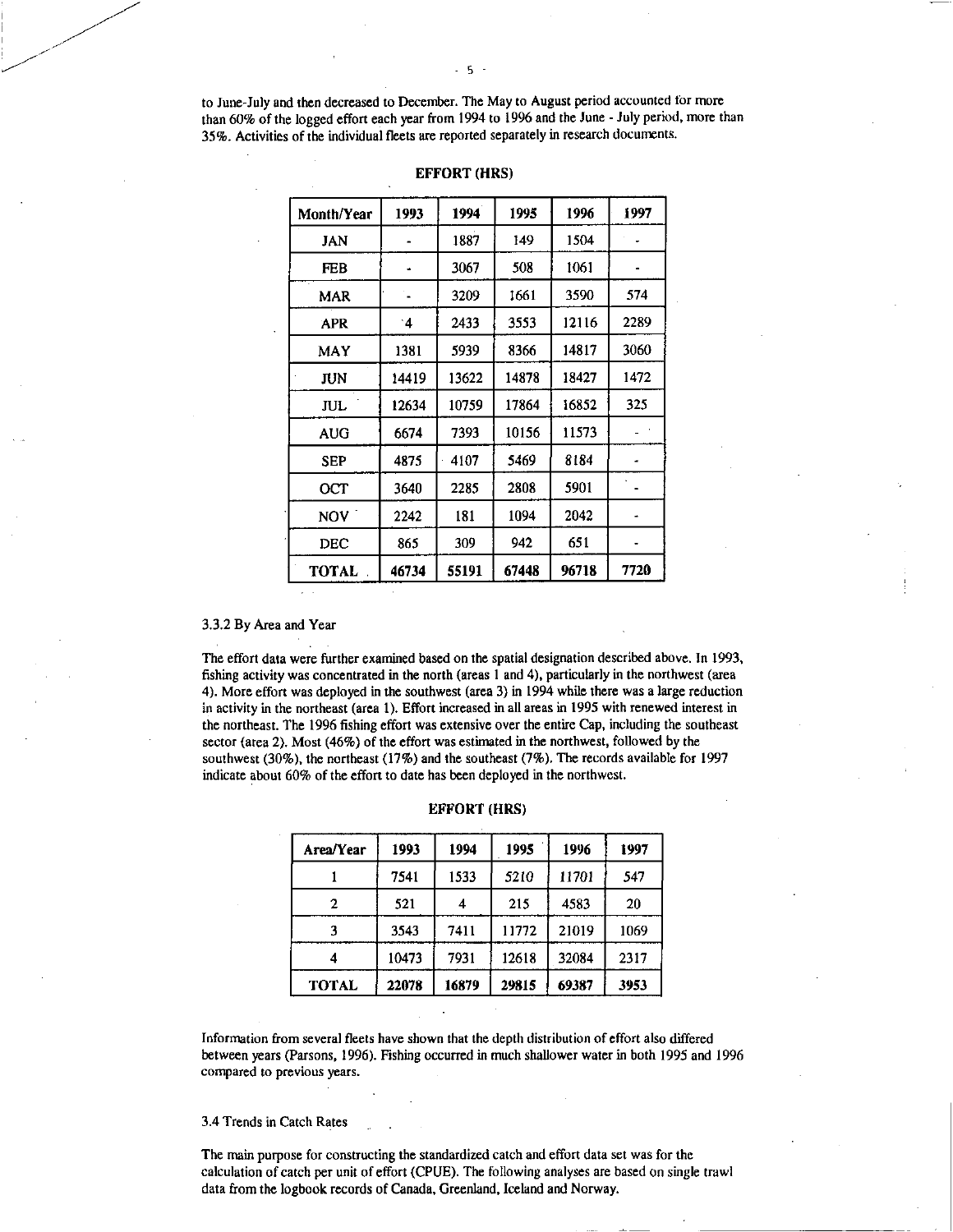### 3.4.1 By Month and Year

Seasonality in catch rates is evident in the data. The fishery began in spring 1993 and catch rates in May were high at more than 600 kg per hour. CPUE declined steadily to November and recovered slightly during the December - February period. During the remainder of 1994, CPUE increased from a low of 170 kg per hour in March to about 290 in May, declining thereafter to November. In 1995, catch rates again were highest in May, declining over the remainder of the year. The pattern in 1996 is different in that catch rates were more stable over the year. CPUE's from September to November were lower than other months when values ranged between 202 and 240 kg per hour. March, April and July rates in 1997 are high compared to those of the same months in previous years.

| Month/Year | 1993 | 1994 | 1995 | 1996 | 1997 |
|------------|------|------|------|------|------|
| JAN        |      | 251  | 188  | 217  |      |
| <b>FEB</b> |      | 281  | 254  | 240  |      |
| MAR        |      | 170  | 233  | 236  | 329  |
| <b>APR</b> | 63   | 206  | 227  | 213  | 345  |
| MAY        | 607  | 293  | 299  | 210  | 237  |
| <b>JUN</b> | 420  | 258  | 289  | 220  | 290  |
| <b>JUL</b> | 317  | 239  | 258  | 202  | 446  |
| AUG        | 273  | 189  | 200  | 202  |      |
| SEP        | 258  | 171  | 166  | 174  |      |
| OCT        | 230  | 141  | 198  | 155  |      |
| <b>NOV</b> | 187  | 116  | 154  | 180  |      |
| DEC        | 261  | 205  | 172  | 209  |      |

# CATCH PER HOUR (KG)

The general pattern in the first three years was an increase in CPUE to May followed by a decline to November and some recovery during winter. This convention breaks down in 1996 and the pattern for 1997, with partial data, is not yet clear.

### 3.4.2 By Area and Year

CPUE can also be described spatially, based on the four general areas described previously. The northwest sector (area 4) is the preferred fishing area and has produced catch rates which compare favourably to other areas where effort is usually lower. In fact, except for 1994, catch rates were similar each year over all areas. The interpretation of annual trends, therefore, is a decrease from 1993 to 1994, some recovery or stability between 1994 and 1995, another decrease in 1996 and an increase in 1997.

| Area/Year | 1993 | 1994 | 1995 | 1996 | 1997 |
|-----------|------|------|------|------|------|
|           | 371  | 167  | 233  | 207  | 289  |
|           | 358  |      | 243  | 210  | 237  |
|           | 386  | 256  | 237  | 189  | 273  |
|           | 396  | 238  | 238  | 204  | 265  |

### CATCH PER HOUR (KG)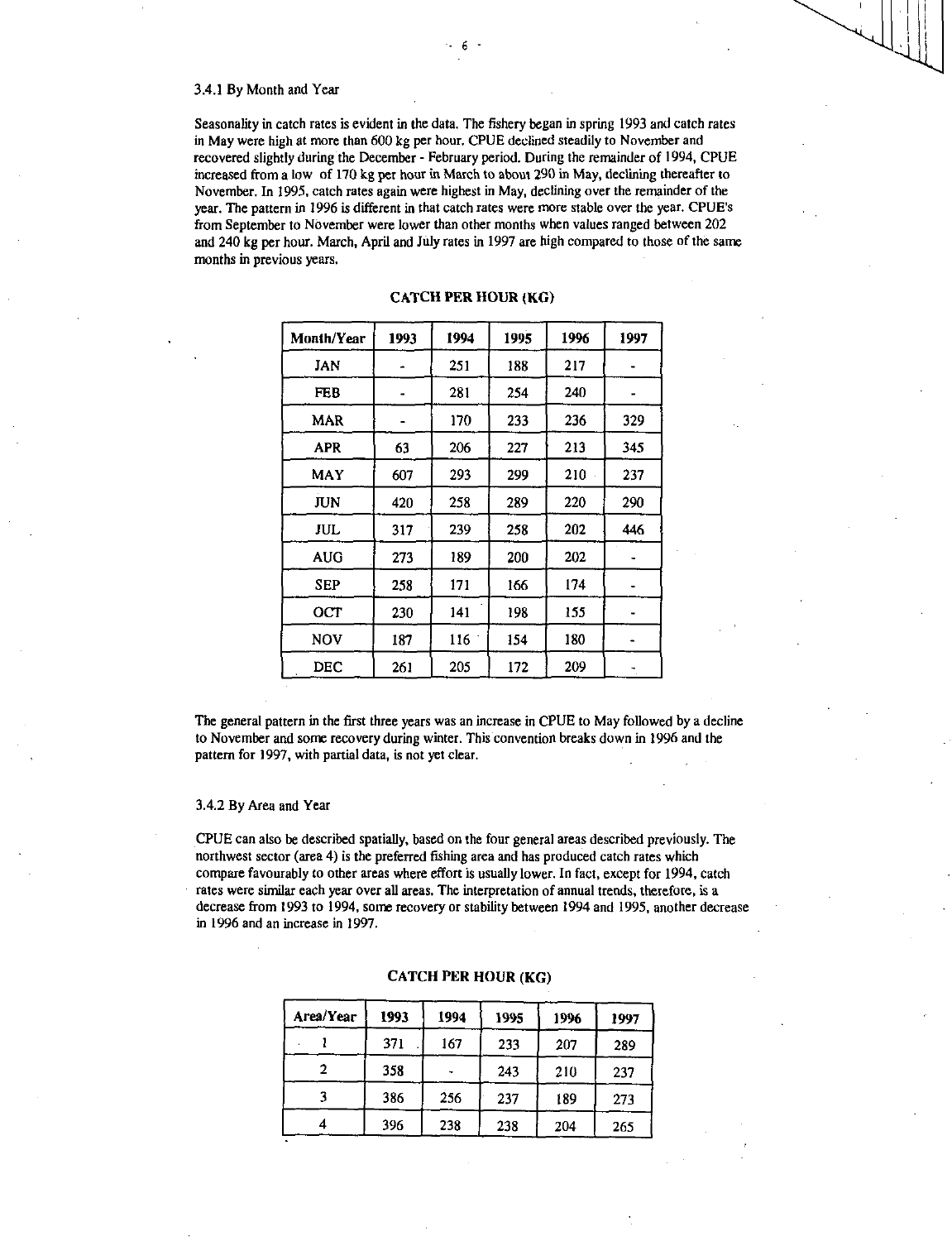### 3.4.3 By Nation and Year

Annual catch rates from single trawl effort show variation among nations. Canadian and Greenlandic CPUE's were usually higher than those of Iceland and Norway. CPUE's from all nations declined from 1993 to 1994 and, except for Canada, increased in 1995. Declines were seen for all nations between 1995 and 1996 and, in 1997, Canadian and Norwegian rates increased while the Icelandic CPUE continued to decline.

| Nation/Year | 1993 | 1994 | 1995 | 1996 | 1997 |
|-------------|------|------|------|------|------|
| CAN         | 403  | 263  | 235  | 229  | 320  |
| GRL         | 379  | 267  | 294  | 258  |      |
| ICE         | 359  | 181  | 232  | 197  | 161  |
| <b>NOR</b>  | 291  | 227  | 252  | 211  | 323  |

### **CATCH PER HOUR (KG)**

In 1993, Canadian surveillance reports indicated that Russian rates were very low, by comparison, to all other fleets. In 1994, CPUE's for Estonia and Latvia were considerably lower than those given in the table above at 132 and 147 kg/hr, respectively (Parsons, 1996).

## 3.4.4. Standardized CPUE

The annual CPUE's ( $\text{featch} + \text{feffort}$ ) from the integrated data set (single trawls only) are 333, 231, 247, 204 and 301 kg per hour for 1993 to 1997, respectively, supporting the interpretation of a decrease between 1993 and 1994, some recovery in 1995, a further decrease in 1996 and a second recovery in 1997.

Given the differences described above for the raw data, a standardized catch rate series was developed to account for effects such as seasonality, fishing power of vessels and area fished. The log (In(catch/effort)) data (Norway omitted) were analyzed for year, month, area and vessel effects using a SAS multiple regression procedure (GLM). An investigative model revealed that NATION was not a significant class variable but VESSEL was highly significant. No investigation of interaction terms was attempted in this preliminary analysis but significant interaction of main effects is common in *such* data sets.

The final model, with outliers removed based on the penultimate run  $(\text{IF } -0.75 < \text{RESID} < 0.75)$ , used records where CATCH > 0 and EFFORT > 10. Also, the number of tows associated with each catch/effort record was used as a weighting factor. Over 80% of the variation was explained by the model and all class variables were highly significant using type III sum of squares (Table 1). Results showed that positive coefficients for 1993 and 1995 were significantly different (P < 0.05) from zero, the 1997 standard, whereas the negative coefficients for 1994 and 1996 were not (P > 0.10). A plot of residuals is given in Figure 1.

The standardized series produced a trend not unlike the unstandardized - a decline between 1993 and 1994, an increase in 1995, a decrease in 1996 and an increase in 1997. Standardization suggests that the initial decline was more pronounced than evident in the raw data and that the increase between 1996 and 1997 cannot be viewed as a significant recovery.

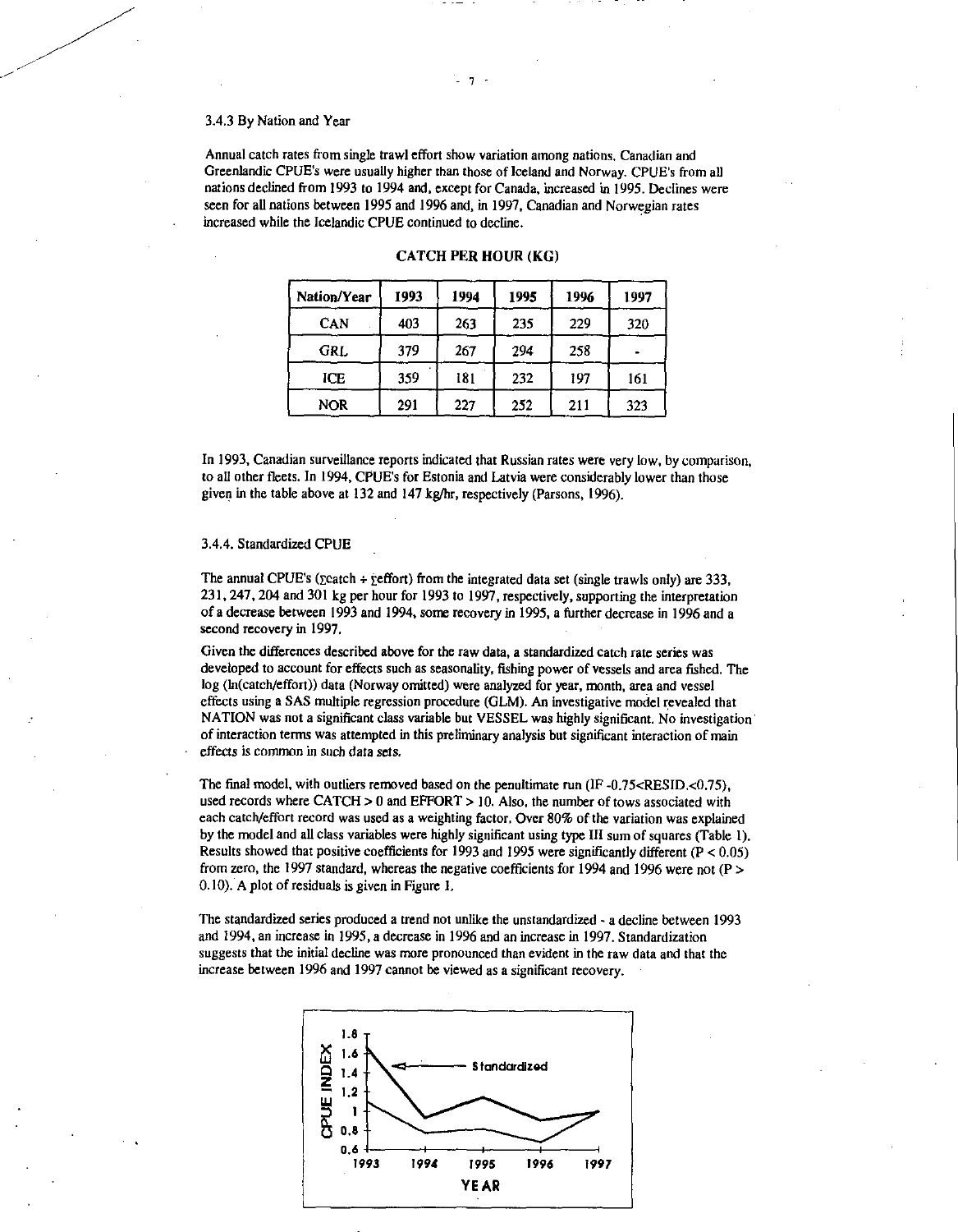### 4. SUMMARY

Catches of shrimp on Flemish Cap have been maintained at a high level (more than 50,000 tons in 1996) due to increasing effort and an expansion of the fishing grounds to target smaller shrimp in shallower water (NAFO, 1997). The standardized catch rate for 1994 was much lower than the 1993 estimate. The 1995 rate improved slightly but remained well below 1993. The 1996 value was the lowest observed and the increase in 1997 (preliminary) was not significant.

Despite standardization, the CPUE data are still difficult to interpret as an index of stock size due to the major changes in fishing pattern between years (i.e. areas/depths fished reflect targeting of the recruiting age class).

### 5. ACKNOWLEDGEMENT

Appreciation is expressed to all those who provided data for inclusion in this paper in advance of the 1997 Annual Meeting.

### 6. REFERENCES

NAFO. 1995. Scientific Council Reports, 1994, p. 147.

NAFO. 1996a. Scientific Council Reports, 1995, p. 146.

NAFO. 1996b. Meeting Proceedings of the General Council and Fisheries Commission for 1995, p. 152.

NAFO. 1997. Scientific Council Reports, 1996, p. 166.

PARSONS, D.G. 1996. Assessment of shrimp *(Pandalus borealis)* in Division 3M (Flemish Cap) - 1996. *NAFO SCR Doc.,* No. 96/102, Serial No. N2785, 9 p.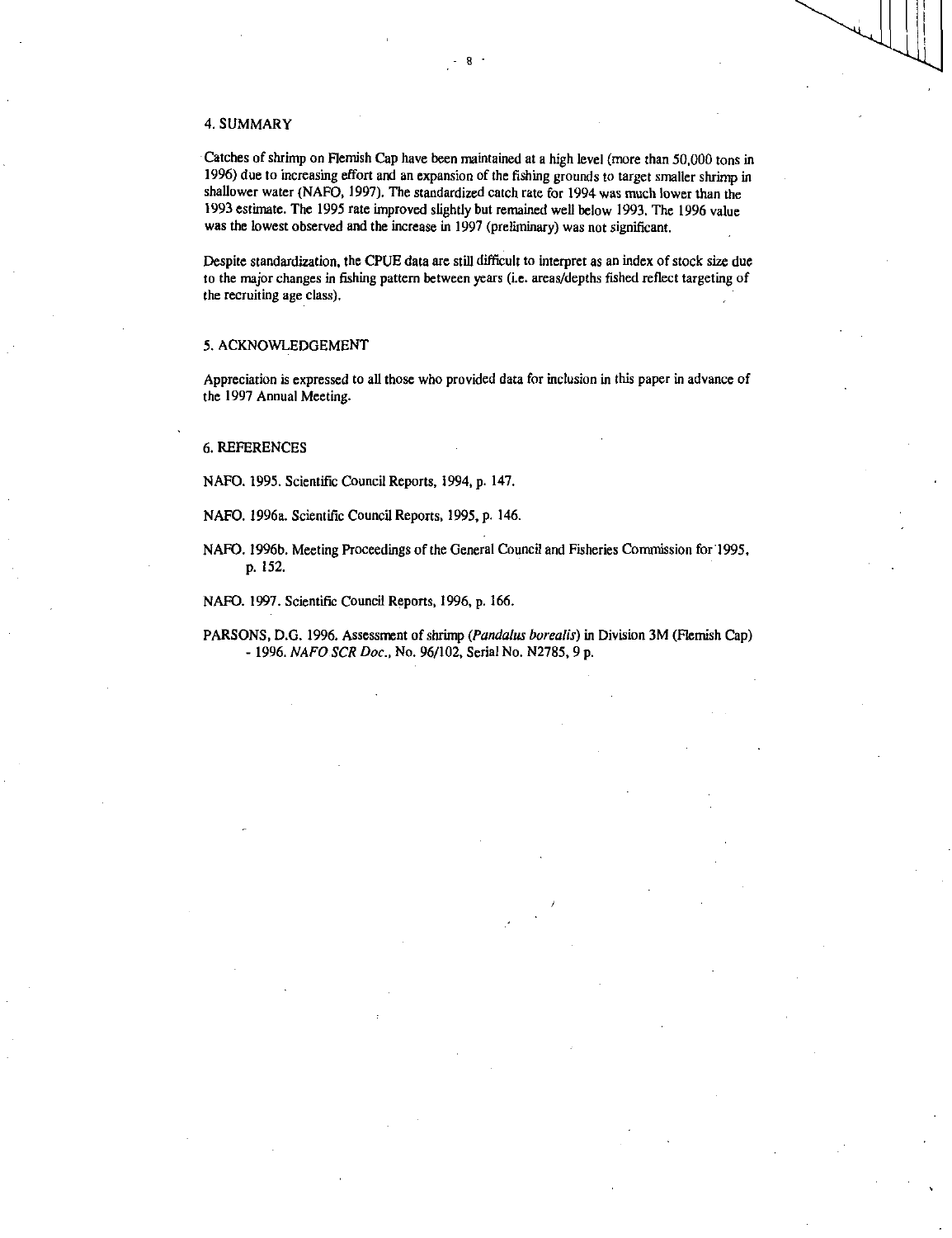14:59 Monday, August 25, 1997 TABLE 1. MULTIPLICATIVE, YEAR-MONTH-AREA-VESSEL MODEL, 1993 - 1997

# General Linear Models Procedure<br>Class Level Information

Values Levels  $c1$  ass

Number of observations in data set = 806

| Dependent Variabie: INCPUB<br>Weight: | WFACTOR                        |                                                |                                                          |                       |                                 |  |
|---------------------------------------|--------------------------------|------------------------------------------------|----------------------------------------------------------|-----------------------|---------------------------------|--|
| Source                                | Ĕ                              | squares<br>ŏ<br>Sun<br>S                       | square<br>Mean                                           | <b>Value</b><br>Ŀ,    | G,<br>Α<br>h.                   |  |
| Total<br>Corrected<br>Nodel<br>Icres  | 722<br>805<br>$\ddot{\bullet}$ | 2651.04350835<br>639.20227964<br>3290.24578799 | 0.88532172<br>m<br>31.9402832                            | 36.08                 | 0.0001                          |  |
|                                       | $R - S$ quare<br>0 805728      | 17.09363<br>ب<br>ن                             | Root MSE<br>0.94091536<br>o                              |                       | LNCPUE Mean<br>Þ<br>5.5044797   |  |
| Source                                | P.                             | S<br>н<br>Type                                 | Mean Square                                              | <b>F</b> value        | Ŀ,<br>$\ddot{\phantom{1}}$<br>ř |  |
| VESSEL<br><b>YEAR</b>                 | q,                             | 1319.60320251<br>1167.97405810<br>153.06771627 | 329.90080063<br>17.96883166                              | 20.30<br>m<br>372.6   | 0.0001<br>0.0001                |  |
| <b>NONTH</b>                          | 51                             |                                                | 13.91524693                                              | 5.72<br>H             | 0.0001                          |  |
| <b>AREA</b>                           |                                | 10.39853148                                    | -46617716<br>m                                           | 1.92<br>m             | 0.0086                          |  |
| <b>Source</b>                         | ã                              | S<br>III<br>Type                               | Ф<br>Mean Squar                                          | Value<br>Ĺ,           | Ŀ,<br>$\overline{ }$<br>r.      |  |
| <b>ZEAR</b>                           |                                | 416.20717562                                   |                                                          | 117.53                | 0.0001                          |  |
| VESSEL<br>MONTH                       | 55<br>급                        | 956.05944684<br>157.87470514                   | 104.05179390<br>14.70860687<br>14.35224592<br>3.46617716 | 10.61<br>16.21        | 1000.0<br>0.0001                |  |
| <b>AREA</b>                           |                                | 10.39853148                                    |                                                          | $\overline{9}$<br>m   | 0.0086                          |  |
|                                       |                                |                                                | T for HO:                                                | E<br>Pr)              | č<br>Std Error                  |  |
| Parameter                             |                                | Φ<br>Estimat                                   | Parameter=0                                              |                       | Φ<br>Estimat                    |  |
| INTERCEPT<br>YEAR                     |                                | m<br>5.776251392                               | $\ddot{3}$<br>ò,<br>∞                                    | 0.0001                | 0.06426614                      |  |
| S                                     |                                | mφ<br>0.505641516                              | $-46$<br>$\infty$                                        | $0.0001$<br>$0.2135$  | 0.05978931<br>0.05674971        |  |
|                                       |                                | $-0.070663305$                                 | $-1.25$<br>2.33                                          |                       |                                 |  |
| 456                                   |                                | m<br>0.136741626                               |                                                          | 0.0201                | 0.05871958                      |  |
| თთრთ                                  |                                | m<br>147343471                                 | $-1.63$                                                  | $\frac{5}{4}$<br>0.10 | 0.05502788                      |  |
| r,                                    |                                | m<br>0.0000000000                              |                                                          |                       |                                 |  |

L,

 $\overline{9}$  $\bar{\phantom{a}}$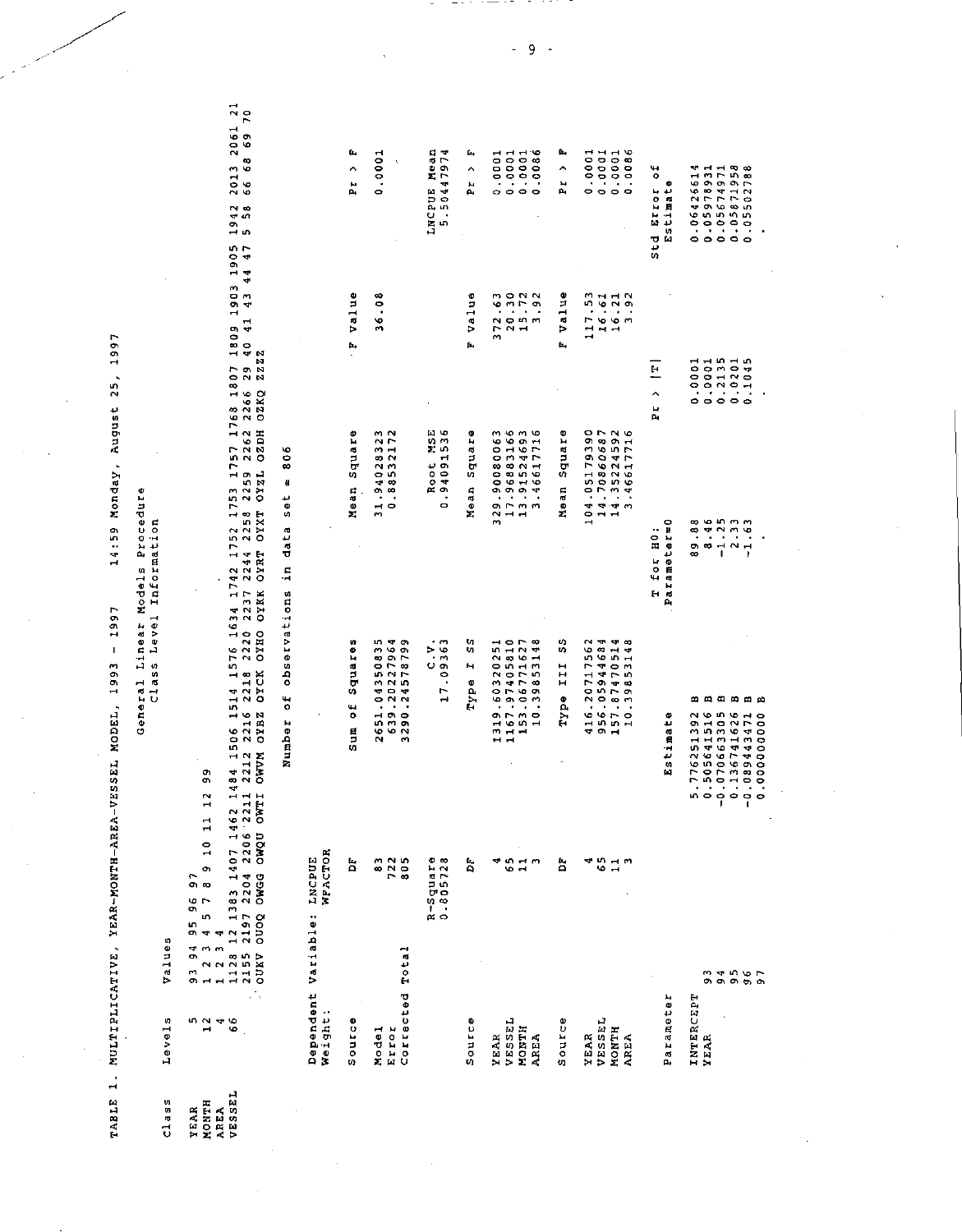Univariate Procedure

Variable=R

TABLE 2 (CONT'D.)

|                                                                                              |                        | Moments                                                                                                                          |                         | Quantiles (Def=5)                                       |                            |                                                                      | Extremes                                                                                                                                                                                                                       |     |  |
|----------------------------------------------------------------------------------------------|------------------------|----------------------------------------------------------------------------------------------------------------------------------|-------------------------|---------------------------------------------------------|----------------------------|----------------------------------------------------------------------|--------------------------------------------------------------------------------------------------------------------------------------------------------------------------------------------------------------------------------|-----|--|
|                                                                                              | 806                    |                                                                                                                                  | $X$ ax                  |                                                         |                            |                                                                      | obs                                                                                                                                                                                                                            | obs |  |
|                                                                                              |                        | Sum Wgts<br>Sumiance<br>Variance<br>Variance<br>Variance<br>National<br>National<br>National<br>National<br>National<br>National |                         | 0.667926<br>-0.11529<br>-0.01293<br>-0.1573<br>-0.73004 | # # # # #<br>ወሰወወሰብ<br>ወወጣ | 0.537193<br>0.353729<br>0.240933<br>0.243055<br>0.938329<br>-0.58329 | bss () 35 () 35 () 35 () 35 () 35 () 36 () 36 () 36 () 37 () 38 () 38 () 38 () 38 () 38 () 38 () 38 () 38 () 38 () 38 () 38 () 38 () 38 () 38 () 38 () 38 () 38 () 38 () 38 () 38 () 38 () 38 () 38 () 38 () 38 () 38 () 38 () |     |  |
| Mean<br>Std Dev<br>Skewness<br>Skean=0<br>CV Sanap<br>Timean=0<br>Nigh Rank<br>Sgn Righ Rana |                        |                                                                                                                                  | a<br>O X O X<br>O X O X |                                                         |                            |                                                                      |                                                                                                                                                                                                                                |     |  |
|                                                                                              |                        |                                                                                                                                  |                         |                                                         |                            |                                                                      |                                                                                                                                                                                                                                |     |  |
|                                                                                              |                        |                                                                                                                                  |                         |                                                         |                            |                                                                      |                                                                                                                                                                                                                                |     |  |
|                                                                                              |                        |                                                                                                                                  |                         |                                                         |                            |                                                                      |                                                                                                                                                                                                                                |     |  |
|                                                                                              |                        |                                                                                                                                  |                         |                                                         |                            |                                                                      |                                                                                                                                                                                                                                |     |  |
|                                                                                              |                        |                                                                                                                                  | Range<br>Q3-Q1<br>Mode  | 1.397962<br>0.272588<br>-0.73004                        |                            |                                                                      |                                                                                                                                                                                                                                |     |  |
|                                                                                              |                        |                                                                                                                                  |                         |                                                         |                            |                                                                      |                                                                                                                                                                                                                                |     |  |
|                                                                                              | $-16891.5$<br>0.980032 |                                                                                                                                  |                         |                                                         |                            |                                                                      |                                                                                                                                                                                                                                |     |  |
|                                                                                              |                        |                                                                                                                                  |                         |                                                         |                            |                                                                      |                                                                                                                                                                                                                                |     |  |
|                                                                                              |                        |                                                                                                                                  |                         |                                                         |                            |                                                                      |                                                                                                                                                                                                                                |     |  |
|                                                                                              |                        |                                                                                                                                  |                         |                                                         |                            |                                                                      |                                                                                                                                                                                                                                |     |  |



j

 $-10 -$ 

 $+ + +$ 

\* \* \* \* \* \* \*

 $\frac{1}{2}$ 

 $\frac{1}{2}$ 

 $\overline{1}$